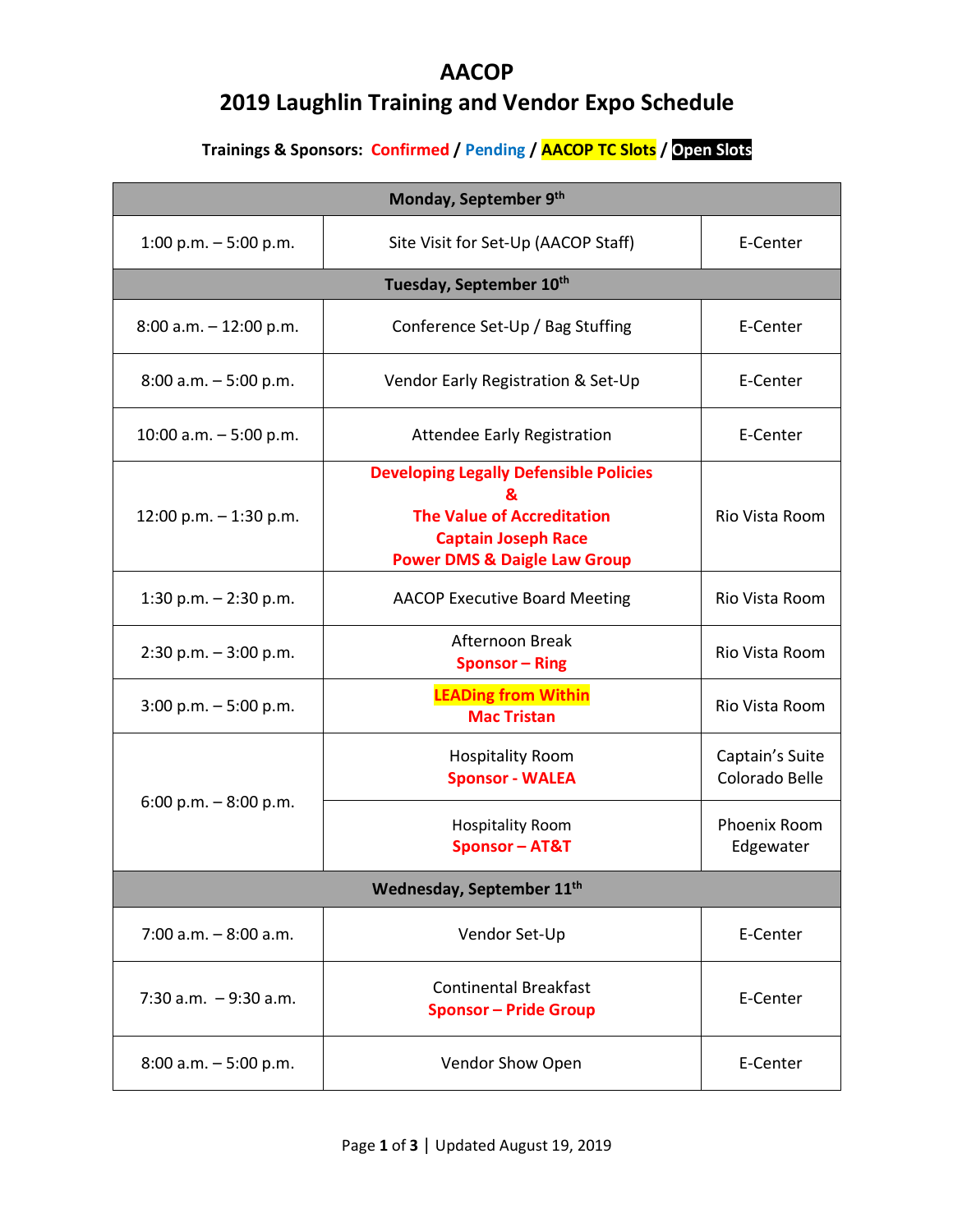## **AACOP 2019 Laughlin Training and Vendor Expo Schedule**

| $9:00$ a.m. $-10:30$ a.m.  | <b>Opening Ceremony</b><br><b>Keynote Speaker</b><br><b>Arizona U.S. Marshal David Gonzales</b><br>Officer of the Year Presentation<br><b>Sponsor - Brite Computers</b>                            | E-Center                          |
|----------------------------|----------------------------------------------------------------------------------------------------------------------------------------------------------------------------------------------------|-----------------------------------|
| $10:30$ a.m. $-11:30$ a.m. | <b>Outdoor Vendor Demonstration</b>                                                                                                                                                                | E-Center                          |
| $10:45$ a.m. $-11:15$ a.m. | <b>Quick Hit Training Session</b><br>Leadership - Phoenix Asst. Chief Mary Roberts                                                                                                                 | E-Center                          |
| 11:30 a.m. $-$ 12:00 p.m.  | Sponsor/Corporate Recognition<br>Platinum, Gold, Silver                                                                                                                                            | E-Center                          |
| 12:00 p.m. $-$ 1:00 p.m.   | Lunch Break<br><b>Sponsor - Extra Duty Solutions</b>                                                                                                                                               | E-Center                          |
| 1:00 p.m. $-$ 2:00 p.m.    | <b>The Doxing Phenomenon</b><br><b>Tempe Police Chief Sylvia Moir</b>                                                                                                                              | Rio Vista Room                    |
| $1:00$ pm $-3:00$ pm       | <b>ALEAP Commission Meeting &amp;</b><br><b>Accreditation Hearings</b><br>ALEAP Program Manager Kevin Rhea                                                                                         | Edgewater<br>Lounge               |
| $2:00$ p.m. $-3:00$ p.m.   | <b>Panel: Qualities of a Successful</b><br><b>Chief or Executive Candidate</b><br><b>Prescott Chief Debbie Black</b><br><b>Gilbert Chief Michael Soelberg</b><br><b>Chief Gary Peterson (Ret.)</b> | Rio Vista Room                    |
| $3:00$ p.m. $-3:30$ p.m.   | <b>AACOP Executive Board Meeting</b>                                                                                                                                                               | Edgewater<br>Lounge               |
| $3:00$ p.m. $-5:00$ p.m.   | <b>Legal Update</b><br><b>Eric Edwards &amp; Bill Amato</b><br><b>Edwards and Amato</b>                                                                                                            | Rio Vista Room                    |
| 5:00 p.m. $-7:00$ p.m.     | <b>Beer Garden Social</b><br><b>Sponsor - Motorola Solutions</b>                                                                                                                                   | E-Center                          |
| 7:00 p.m. $-9:00$ p.m.     | <b>Hospitality Room</b><br><b>Sponsor - AMRRP</b>                                                                                                                                                  | Captain's Suite<br>Colorado Belle |
|                            | <b>Hospitality Room</b><br><b>Sponsor - CORE Construction</b>                                                                                                                                      | Phoenix Room<br>Edgewater         |